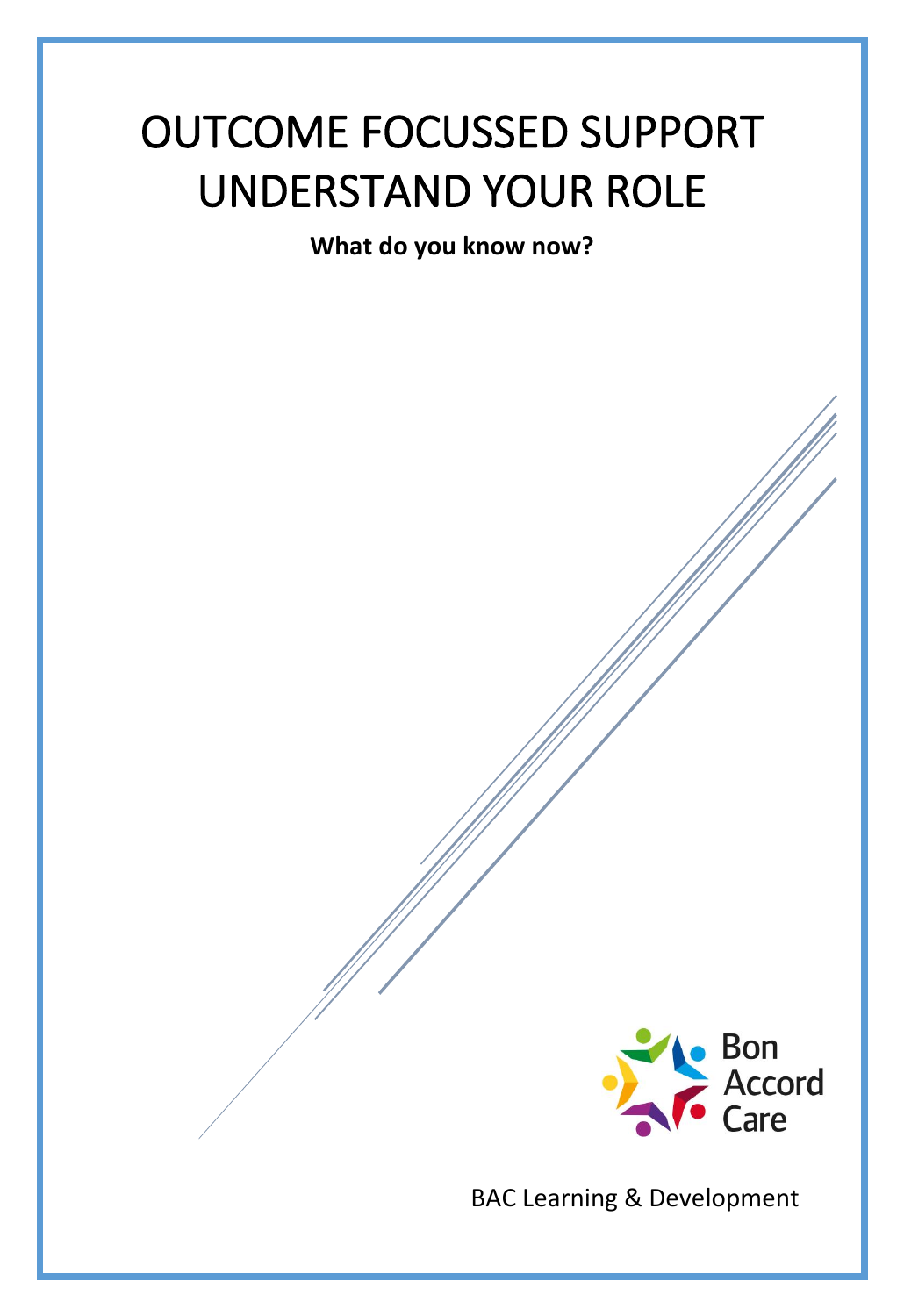

#### **Understand your role**

#### **Activity A**

Using your job description to help you, fill in the box below to **describe**  your main duties and responsibilities.

❖ Describe - to describe means to create a picture with words but not simply writing a list of bullet points

My main duties and responsibilities include: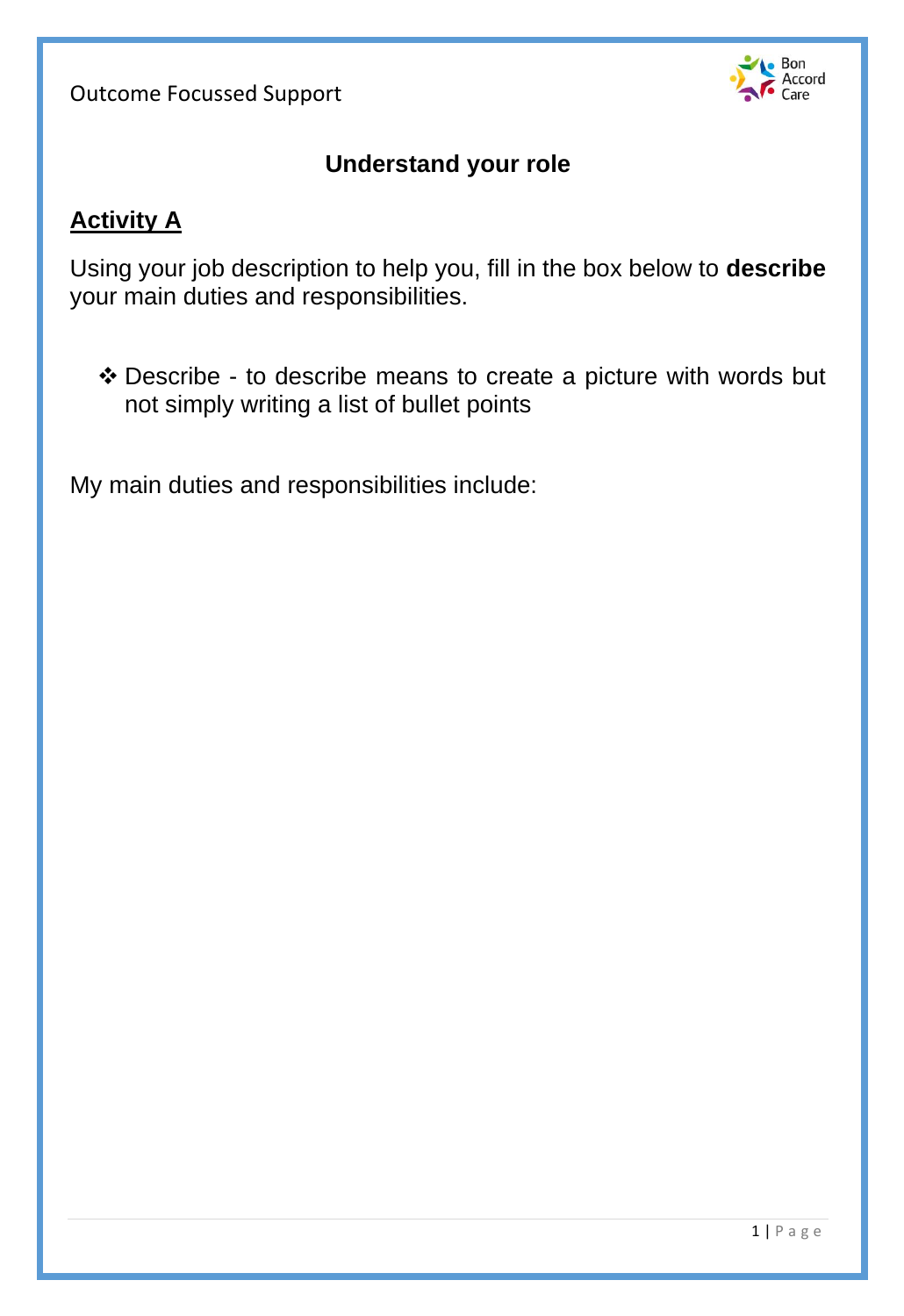# $\bullet$  Bon Accord Outcome Focussed Support Care Health and<br>Social Care<br>Standards Scottish Social **Codes of Practice**<br>for Social Service Workers and Dr. **Health and Social Care Standards**<br>My support, my life XI

Look up the SSSC Codes of Practice for Employers/ Employees and the National Health and Social Care Standards.

The SSSC Codes of Practice for Employers/ Employees and the National Health and Social Care Standards include …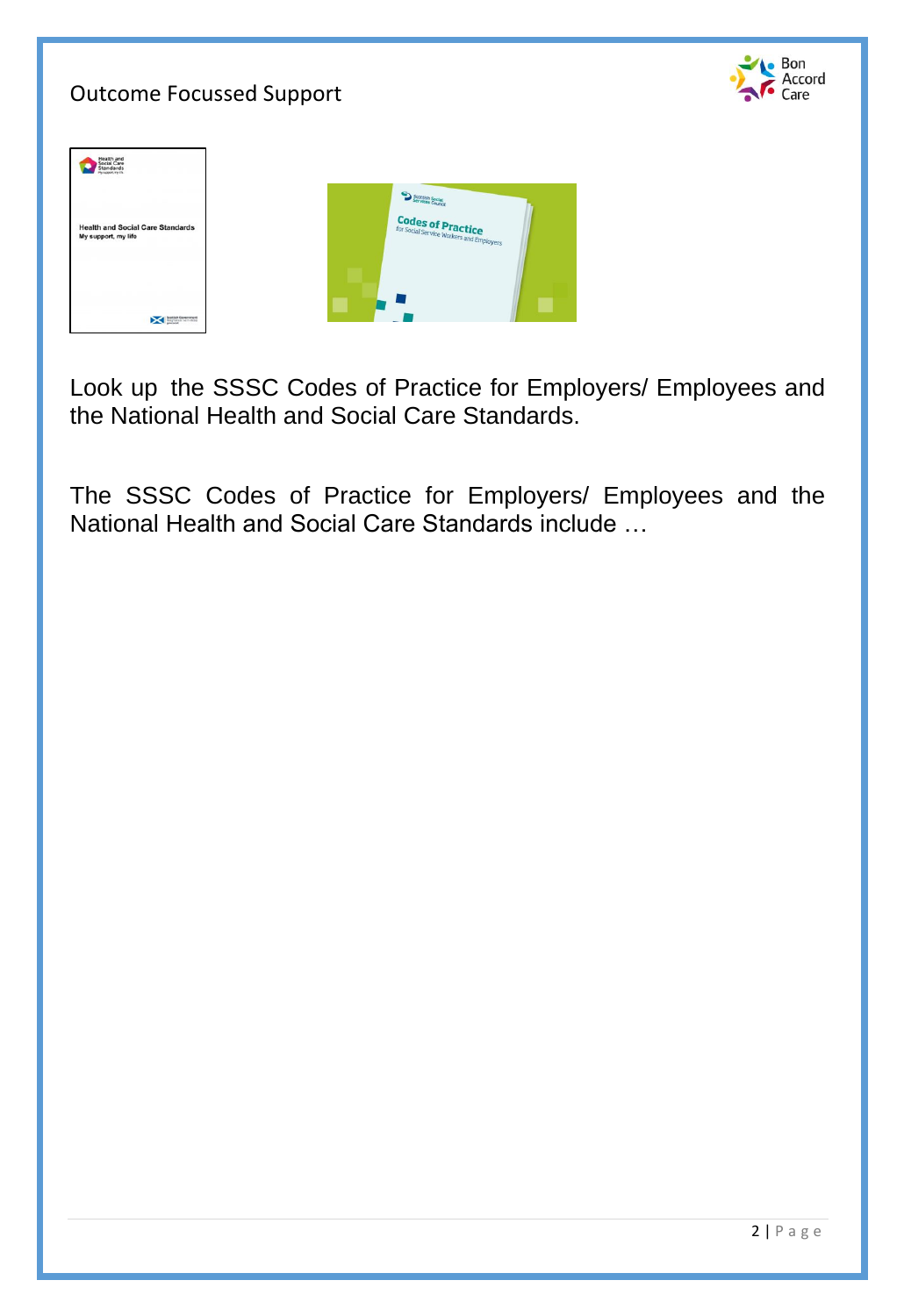

## **Activity B**

Familiarise yourself with your employment rights and responsibilities. Under each of the headings below, describe your rights and responsibilities

#### **Health and safety**

**Confidentiality** 

**Working time**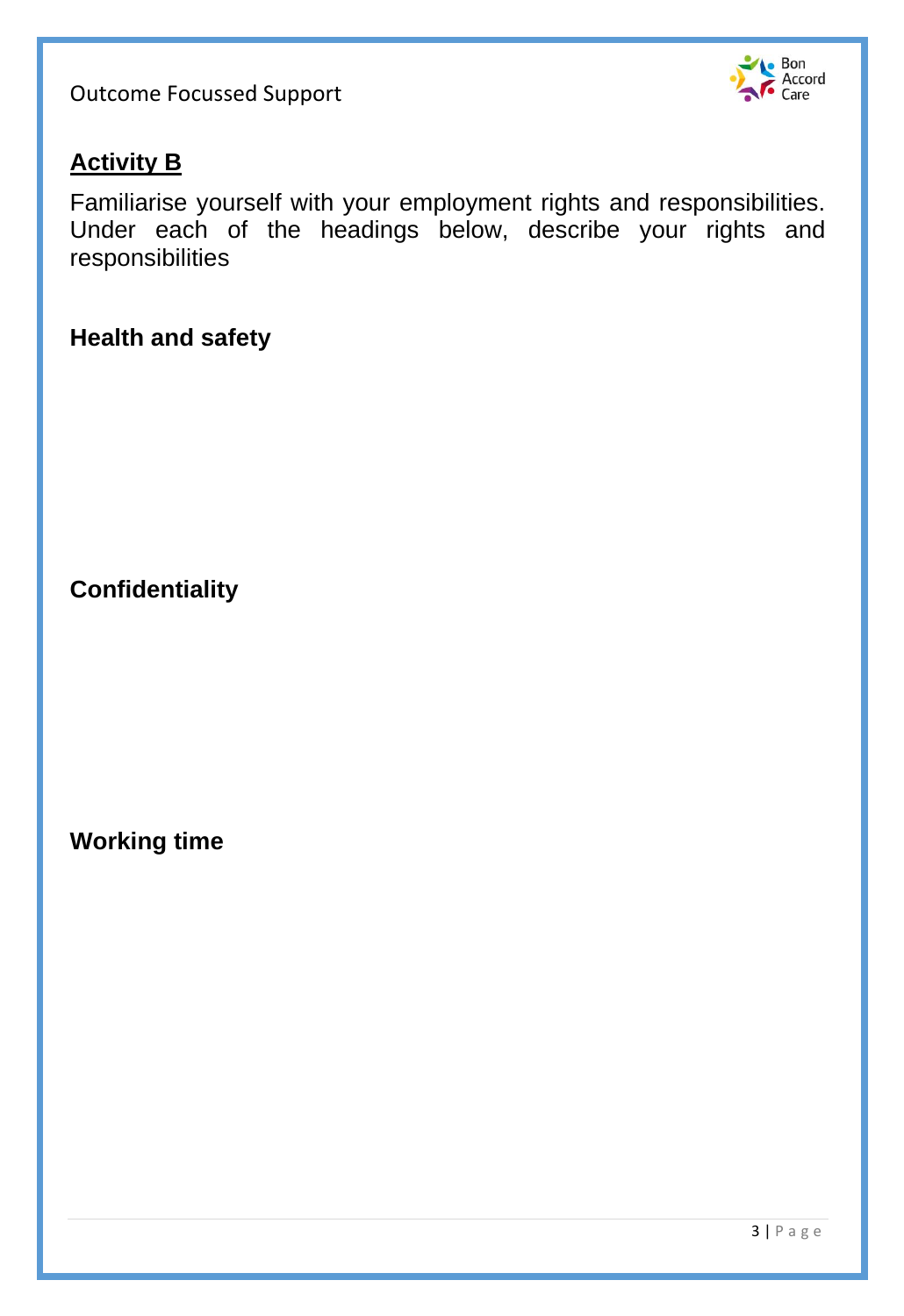

# **Activity C**

Speak to your manager and refer to the values of Bon Accord Care to find out the aims, objectives and values of the organisation that you work in and use the information to fill in the table below.

| <b>The</b><br>aims of<br>organisation | organisation | my The values of my The objectives of my<br>organisation |
|---------------------------------------|--------------|----------------------------------------------------------|
|                                       |              |                                                          |
|                                       |              |                                                          |
|                                       |              |                                                          |
|                                       |              |                                                          |
|                                       |              |                                                          |
|                                       |              |                                                          |
|                                       |              |                                                          |
|                                       |              |                                                          |
|                                       |              |                                                          |
|                                       |              |                                                          |
|                                       |              |                                                          |
|                                       |              |                                                          |
|                                       |              |                                                          |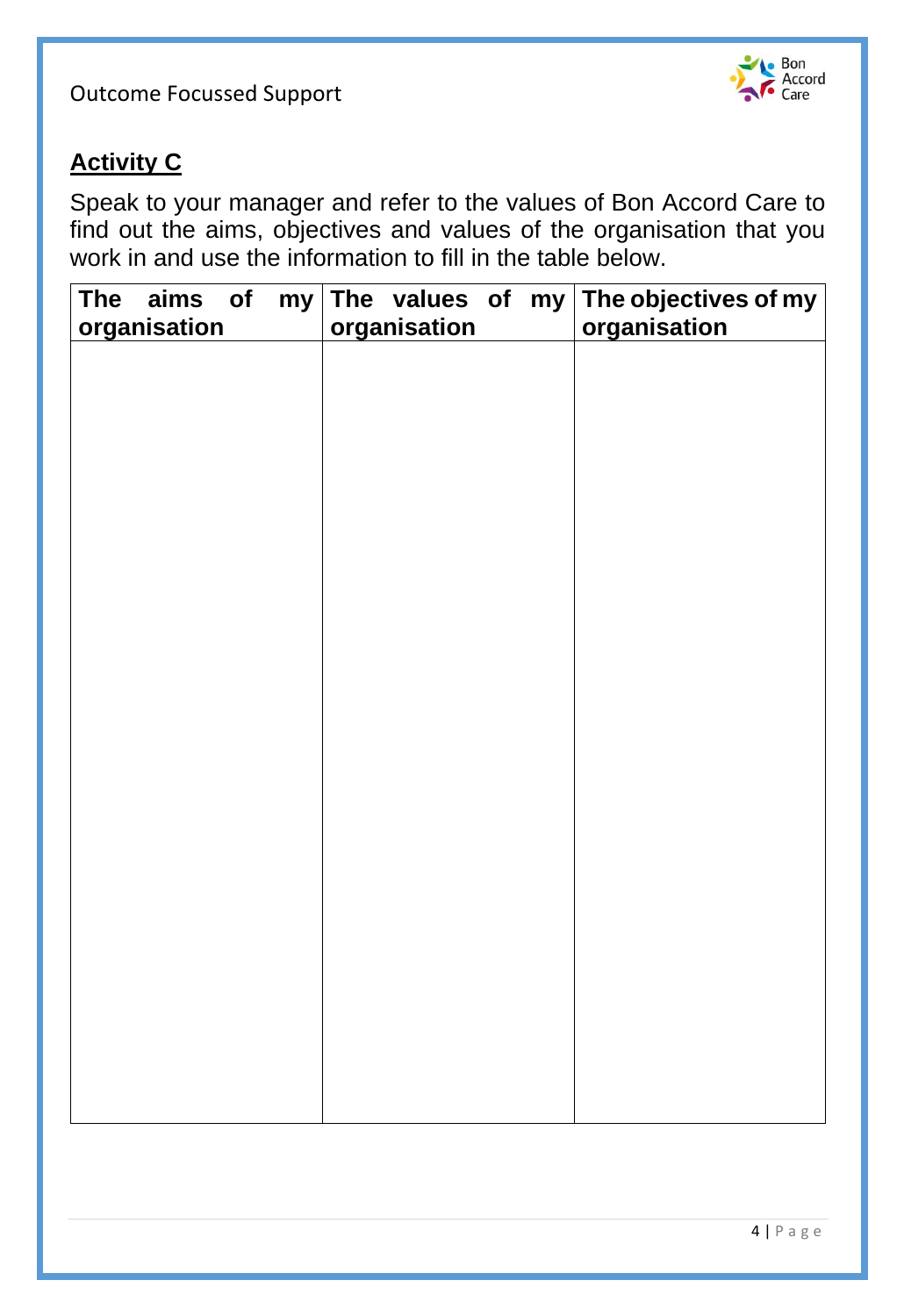

## **Activity D**

It is essential to work in ways that are agreed with your employer. Give an example of an agreed way of working in your workplace and **explain** why it is important.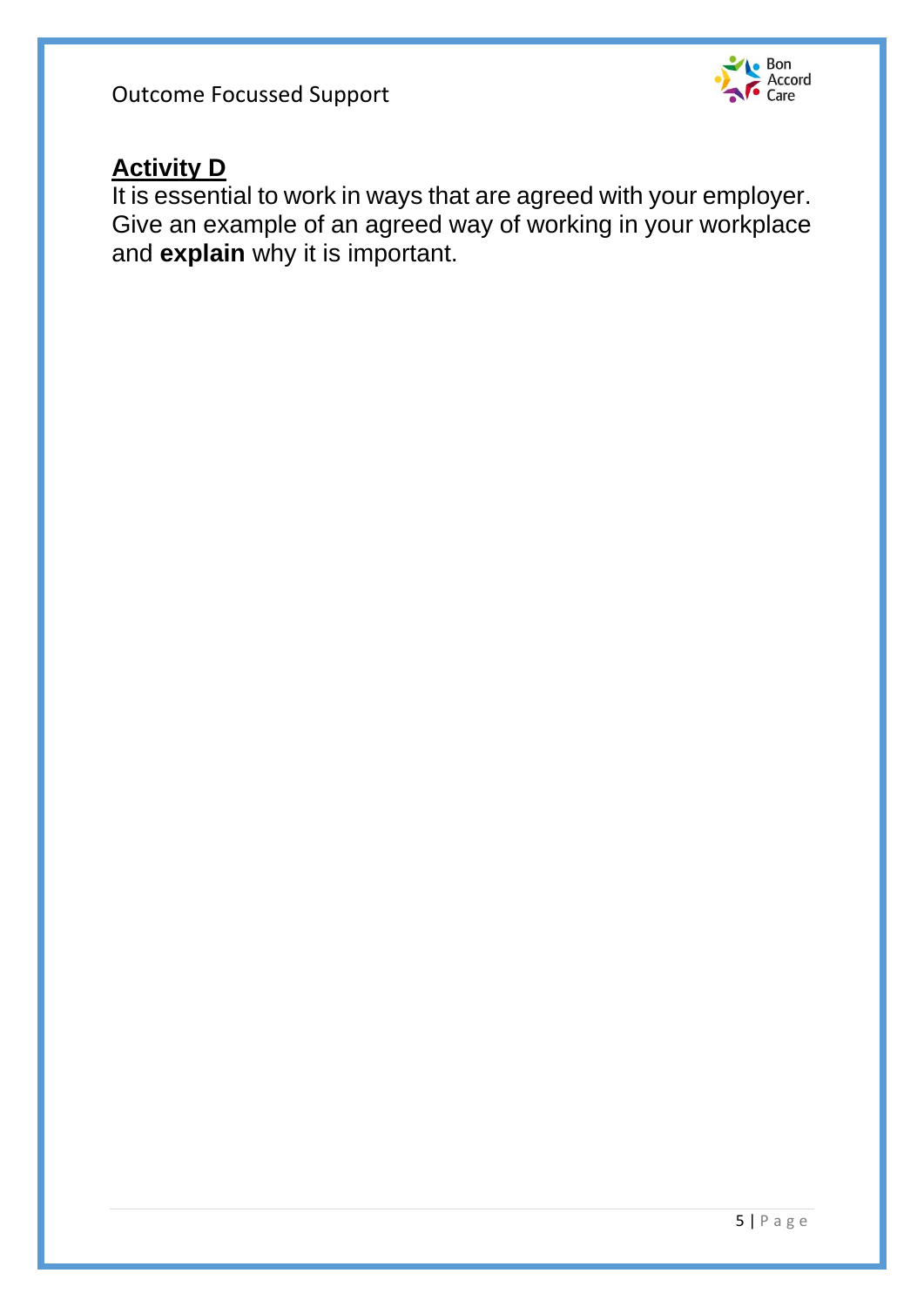

## **Activity E**

For each of the statements below, decide whether each should be reported as a concern and tick either yes or no.

| The health and safety of staff is in<br>danger                               | <b>Yes</b> | no |
|------------------------------------------------------------------------------|------------|----|
| Individuals are treated with dignity<br>and respect                          | Yes        | no |
| The environment is being damaged<br>by work activity                         | <b>Yes</b> | no |
| Wrongdoing is being covered up                                               | <b>Yes</b> | no |
| The individual's care is inadequate,<br>but they cannot or will not complain | Yes        | no |
| Support plans are not reassessed<br>and updated regularly                    | Yes        | no |
| Your manager is involved in the<br>abuse of individuals                      | Yes        | no |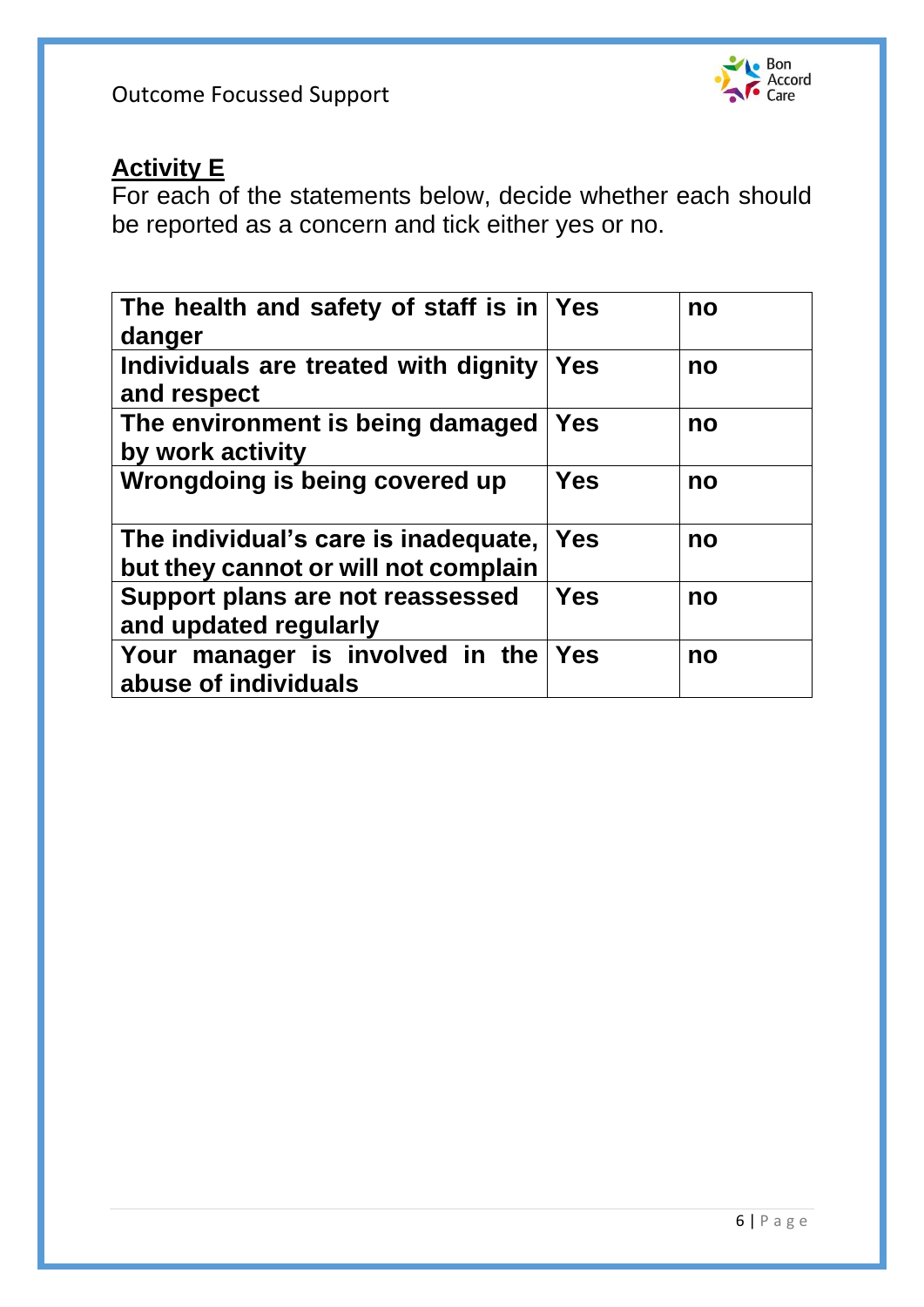

#### **Activity F**

Thinking about the statements in the table above that would need to be reported, **explain** how you would raise your concerns, or whistle blow and why.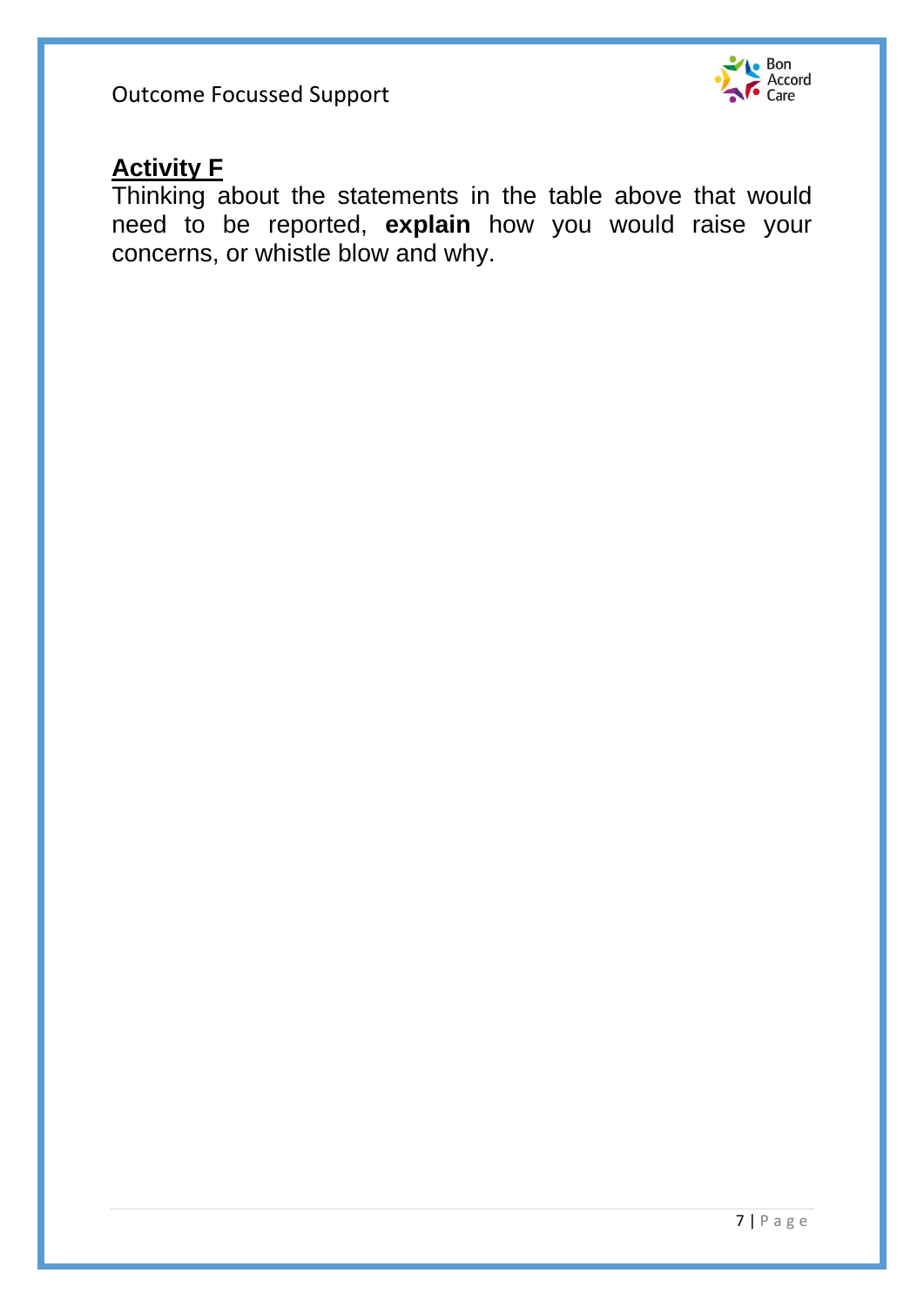

# **Activity G**

Think about your responsibilities to the individuals you support. **Describe** four of your responsibilities to those individuals:

**1.**

**2.**

**3.**

**4.**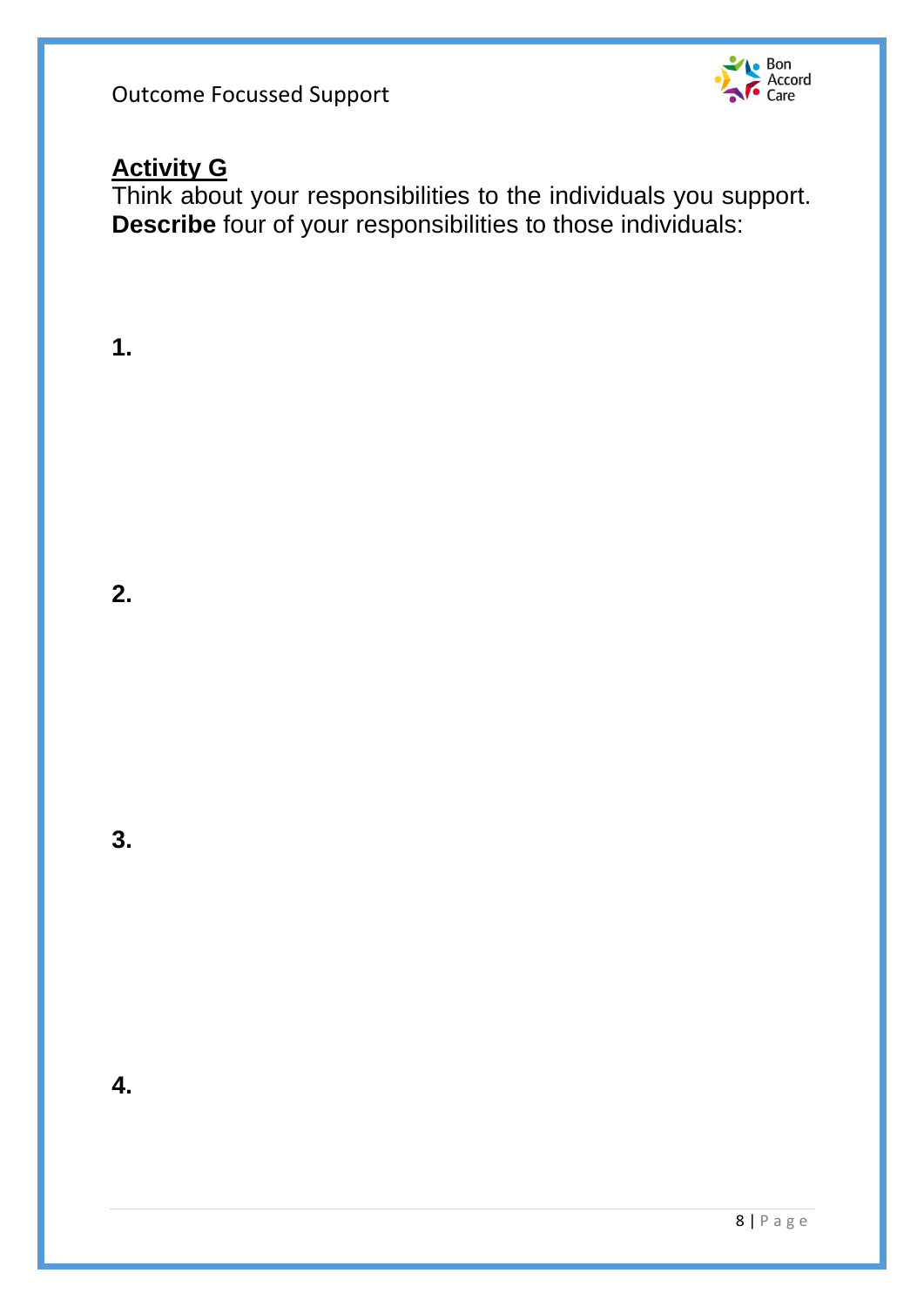

#### **Activity H**

In the boxes below, **explain** how a working relationship is different to a personal relationship. Use examples from your service to help you explain your points:

| A working relationship is | A personal relationship is |
|---------------------------|----------------------------|
| Examples include          | Examples include           |